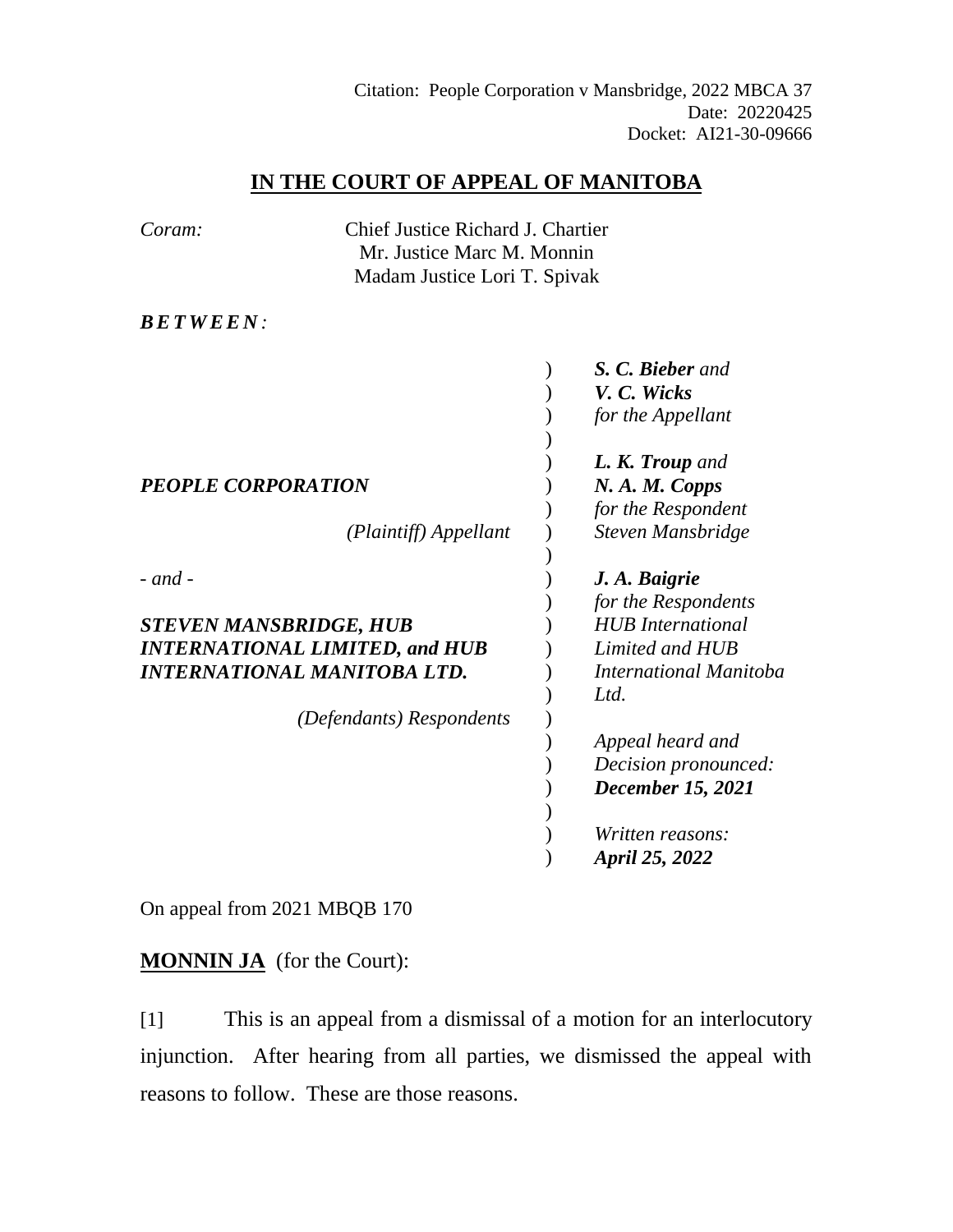## Introduction

[2] The plaintiff (People) sought an interlocutory injunction against the defendant, Steven Mansbridge (Mansbridge), its former employee, and his new employer, HUB International Limited and HUB International Manitoba Ltd. (collectively, the HUB defendants), to enforce restrictive covenants and a confidentiality clause in its employment contract with Mansbridge. The motion was dismissed.

[3] This appeal raises the issue of the standard that should be applied when considering the test set out in *RJR — MacDonald Inc v Canada (Attorney General*), [1994] 1 SCR 311, to assess the availability of an injunction. More particularly, with respect to restrictive covenants in an employer/employee relationship, on the first branch of the test should the Court consider whether the applicant has shown a strong prima facie case (as adopted by the motion judge) or need merely show a serious issue to be tried? For the reasons set out below, we are of the view that, when seeking to enforce restrictive covenants in an employment contract not involving a commercial sale of property, a "strong *prima facie* case" standard should be applied (*RJR* at p 340).

### Facts

[4] People is incorporated under the laws of the province of Ontario with its head office in Winnipeg, Manitoba. It provides individual and employee group benefits, as well as various retirement, wellness and human resources products and services. From the beginning of May 2011, Mansbridge was employed as a benefits consultant and salesman for People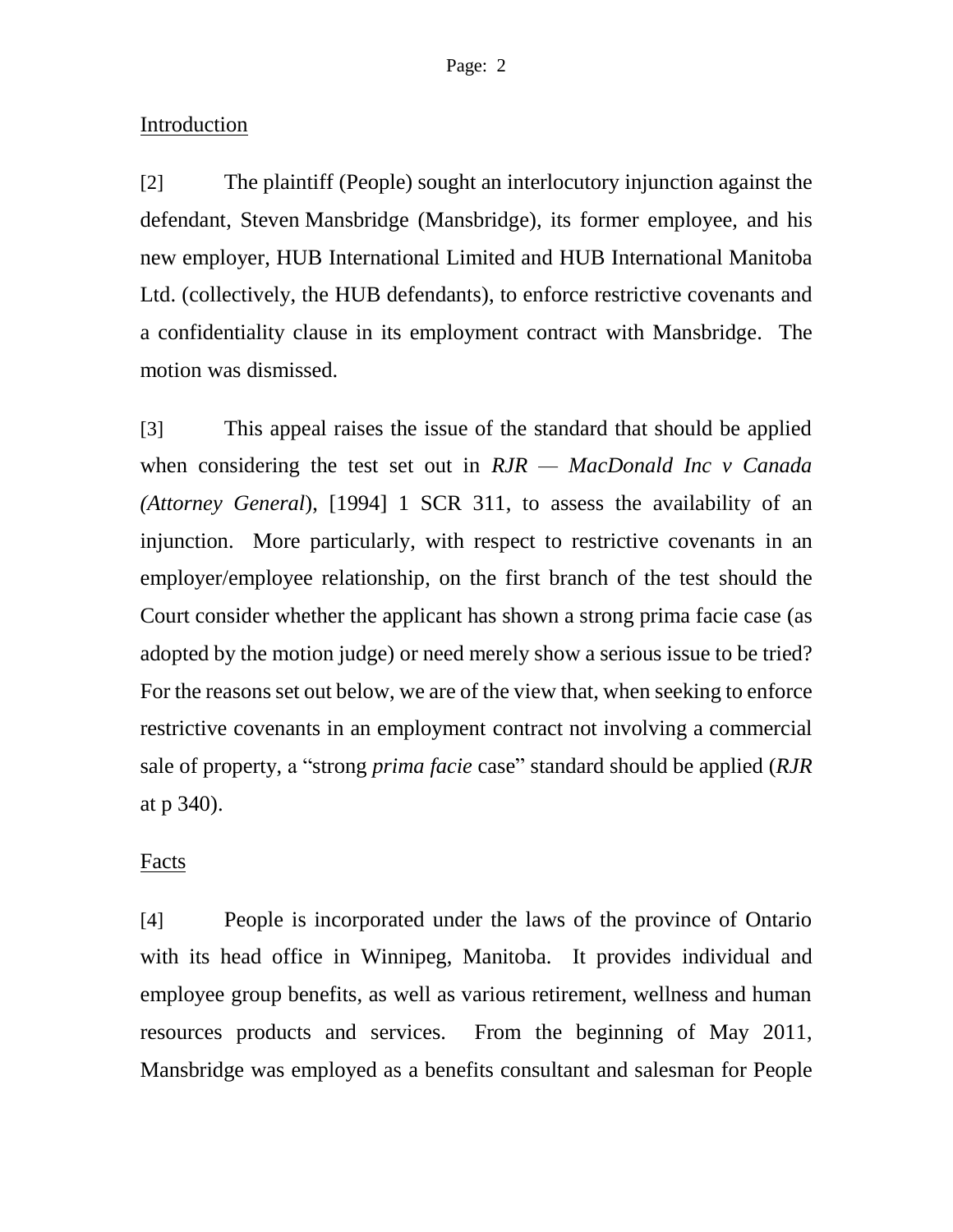and a previously wholly owned subsidiary. He did so pursuant to an employment agreement which was amended from time to time.

[5] The employment agreement contained various clauses which are collectively referred to as the "post-employment obligations" of Mansbridge. More specifically, they were:

- (a) a non-disclosure clause (5.03);
- (b) a non-solicitation clause (5.04); and
- (c) a non-acceptance clause (5.05).

The latter two clauses were to bind Mansbridge for a period of 18 months following his termination or resignation. (The full text of these clauses is reproduced in the appendix attached to these reasons.)

[6] As well, by a term of the employment agreement, Mansbridge acknowledged that the post-employment obligations were reasonable in scope, term and area; a violation of them would cause People immediate and irreparable harm; and People would be entitled to injunctive relief and an accounting of profits in the event the obligations were violated.

[7] On February 4, 2021, Mansbridge resigned by giving working notice which was to be effective as of April 5, 2021. People removed him from the premises on that day and he was not allowed to return. It is not contested that, at the time of his departure from People, Mansbridge serviced approximately 100 clients which generated an annual gross revenue for People of just over \$1.8 million on a total corporate revenue of \$210.8 million in 2020.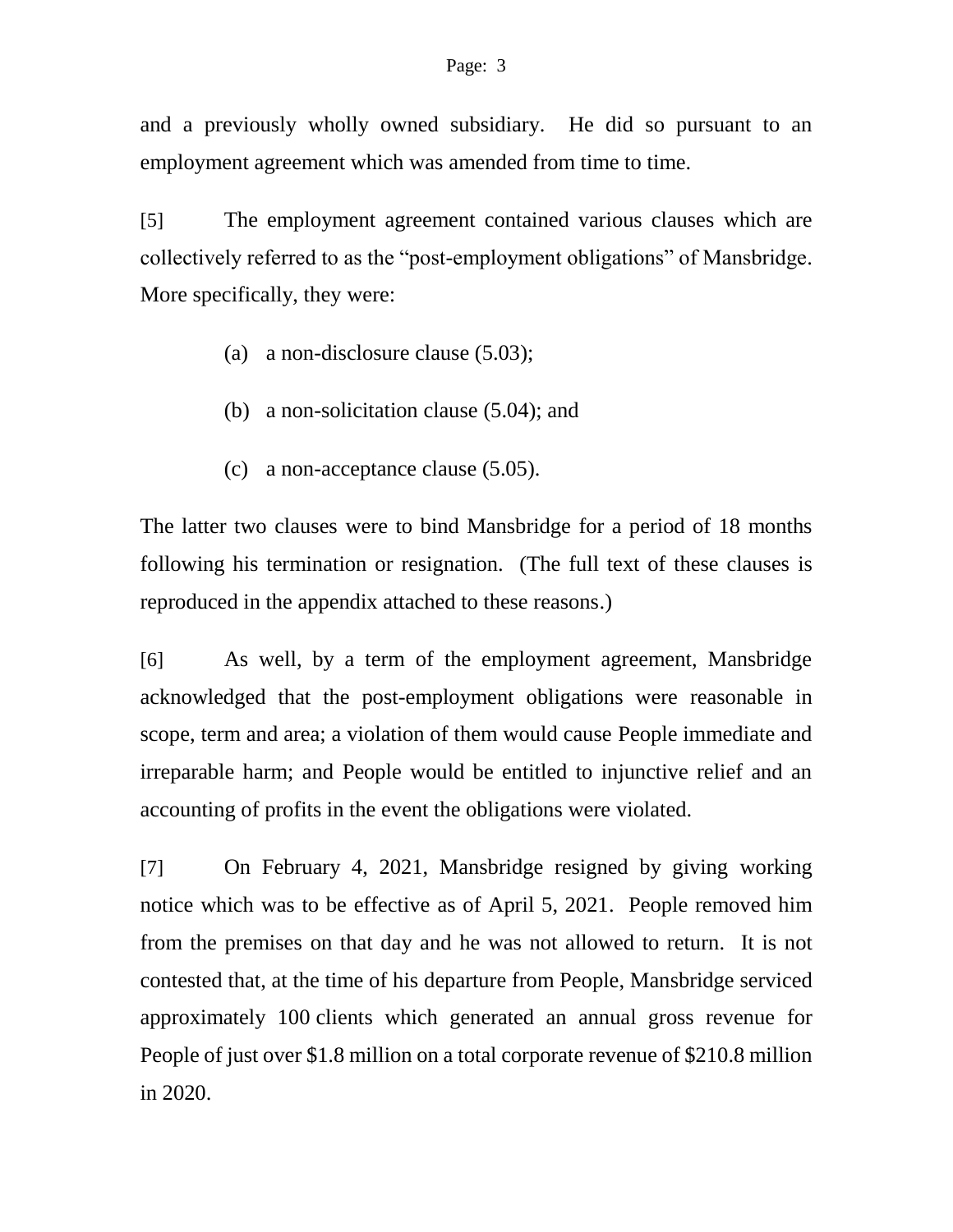[8] People alleges that, after his departure, Mansbridge did not abide by his post-employment obligations. Specifically, as to his obligation to not use confidential information, between October 28, 2019 and December 20, 2019, Mansbridge, in a number of emails from his People account to his personal account, sent himself information, including a client list with a description of services provided and revenue associated with those clients, as well as spreadsheets concerning leads. Mansbridge admitted that the information he emailed to himself was confidential. His explanation as to why he had done so was to assist him in doing work while travelling and from home. He stated in cross-examination that he had made no use of this information since his departure.

[9] As to the non-solicitation clause, People stated that it had been advised by a client that Mansbridge had solicited them although that person did not provide an affidavit and the name of the client was never revealed. Another client provided information that they had been contacted by Mansbridge although, again, the client did not provide an affidavit, nor were they identified.

[10] Mansbridge admitted that he contacted his clients to advise them that he had left the employ of People, but not to seek their business.

[11] As to the non-acceptance of business clause, it was agreed that nine former clients of People transferred their business to the HUB defendants. The annual income to People for those nine clients was calculated to be approximately \$104,000 annually.

[12] After leaving People, Mansbridge commenced working with HUB International Manitoba Ltd., a subsidiary of an American-based company,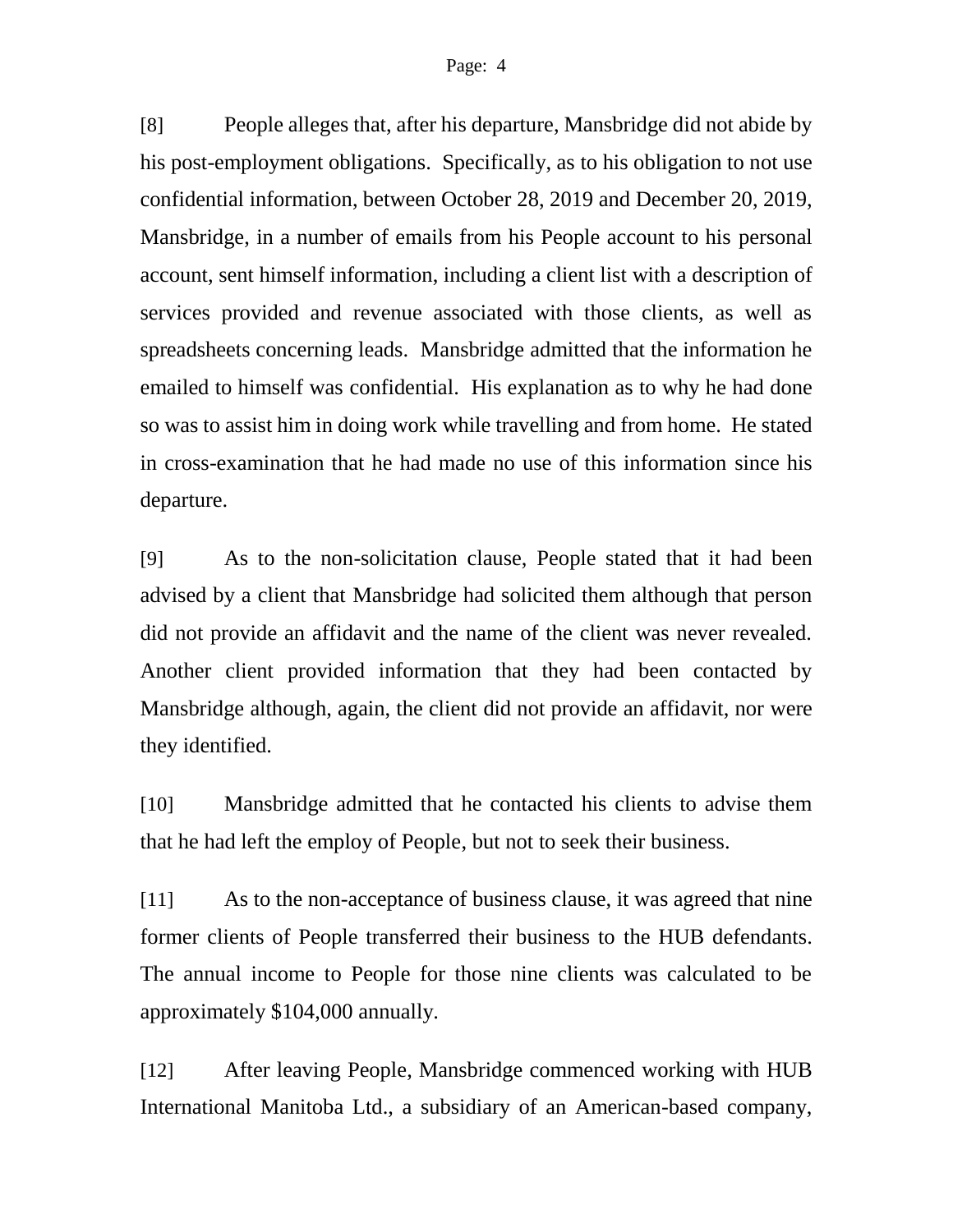HUB International Limited, which provides employee group benefits and consulting services in Manitoba.

# Proceedings in the Court of Queen's Bench

[13] By way of statement of claim, People sought interlocutory and permanent injunctive relief against Mansbridge and the HUB defendants. More specifically, it sought an injunction restraining Mansbridge for a period of 18 months from:

- (i) soliciting or accepting business from any of People's current or prospective clients;
- (ii) assisting any person in soliciting or inducing any client of People to cease doing business with it; and
- (iii) divulging or otherwise using proprietary and confidential information of People or any of its affiliates.

[14] On June 17, 2021, People obtained an interim injunction preventing Mansbridge from accessing and using the confidential information and from soliciting, directly or indirectly, People's clients to whom he had provided service until the hearing for the interlocutory injunction. In addition, that judge, who was not the motion judge on this appeal, ordered Mansbridge to disclose to People the names of any current clients who contacted him about transferring their business.

[15] The motion for an interlocutory injunction proceeded before the motion judge based upon the affidavit evidence of Mansbridge and a representative of People. Both were cross-examined on their affidavits.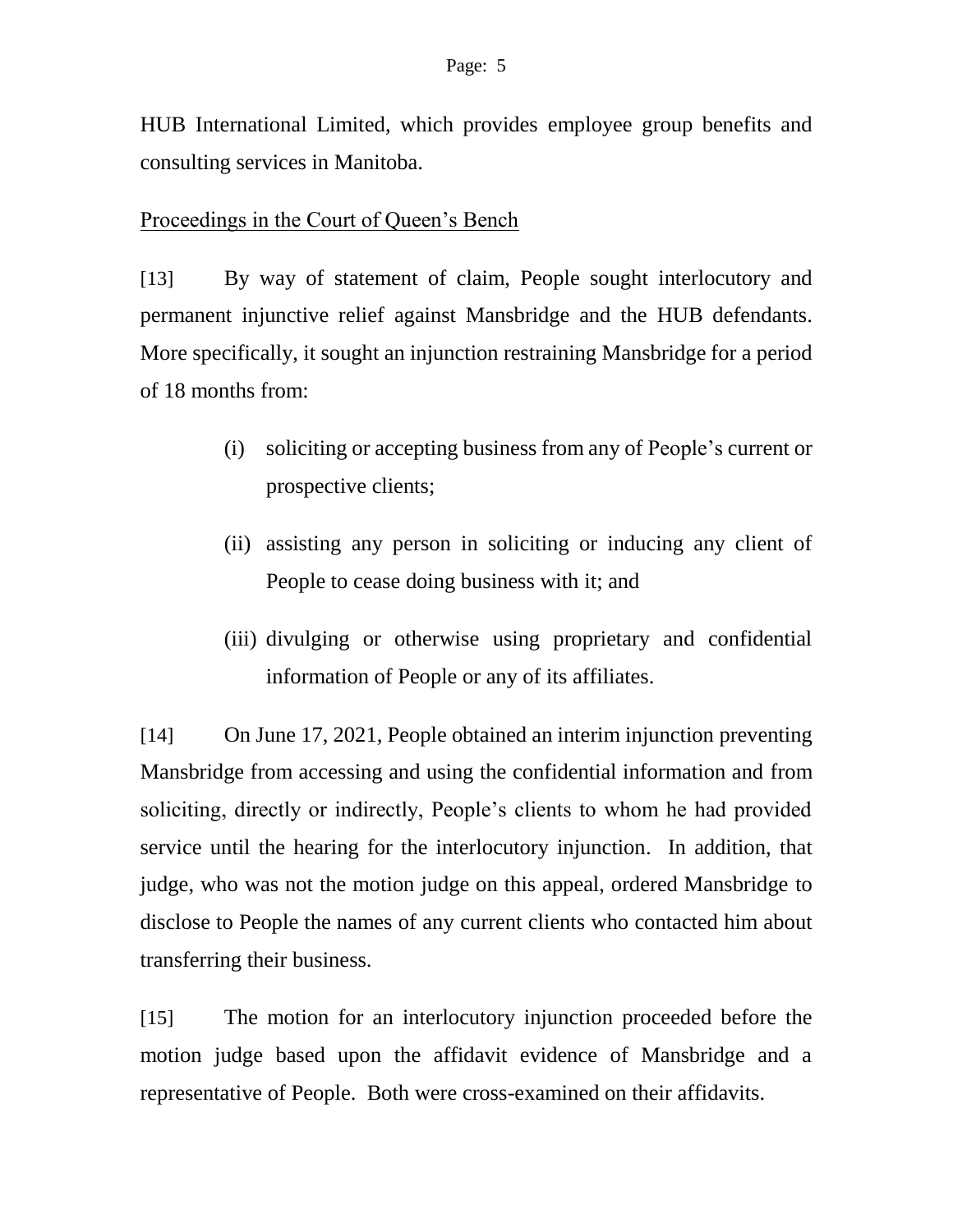[16] At the hearing of the motion, the motion judge, after passing comment on the evidence of People's representative as being essentially hearsay, accepted Mansbridge's evidence that he had not solicited his former clients, finding it, for the most part, uncontroverted. He applied the *RJR* test but with a higher standard on the initial branch. He agreed with the decision of Joyal J (as he then was) in *Sun Life Financial Distributors (Canada) Inc et al v Sanche et al*, 2008 MBQB 99 (*Sanche*), that, in an employment context, the enforceability of restrictive covenants must be assessed on a "strong *prima facie* case" standard as opposed to the lower threshold of a serious issue to be tried (at para 17).

[17] The motion judge was of the view that all three clauses were unreasonable and, therefore, unenforceable. As to the confidentiality clause, he considered it ambiguous and overly broad, therefore being unreasonable and unenforceable. As to the non-solicitation clause, he noted that, as it did not clearly state which clients were targeted, it was not possible for Mansbridge to know with whom he was not to conduct business. As such, the covenant was unreasonable and, therefore, unenforceable. Finally, as to the non-acceptance clause, he stated that, as it was subject to the greater obligations in the employees' wealth creation plan (an incentive plan for employees), it was therefore ambiguous. Since it was a non-competition clause and suffered from the same ambiguities and overly broad effect as did the non-solicitation clause, the motion judge considered it to be unreasonable.

[18] People argued before the motion judge that, by seeking an injunction narrower than the scope of the three covenants in the agreement, the Court was able to read down illegal provisions to make them enforceable. It argued that it was seeking a "blue-pencil" severance. The motion judge concluded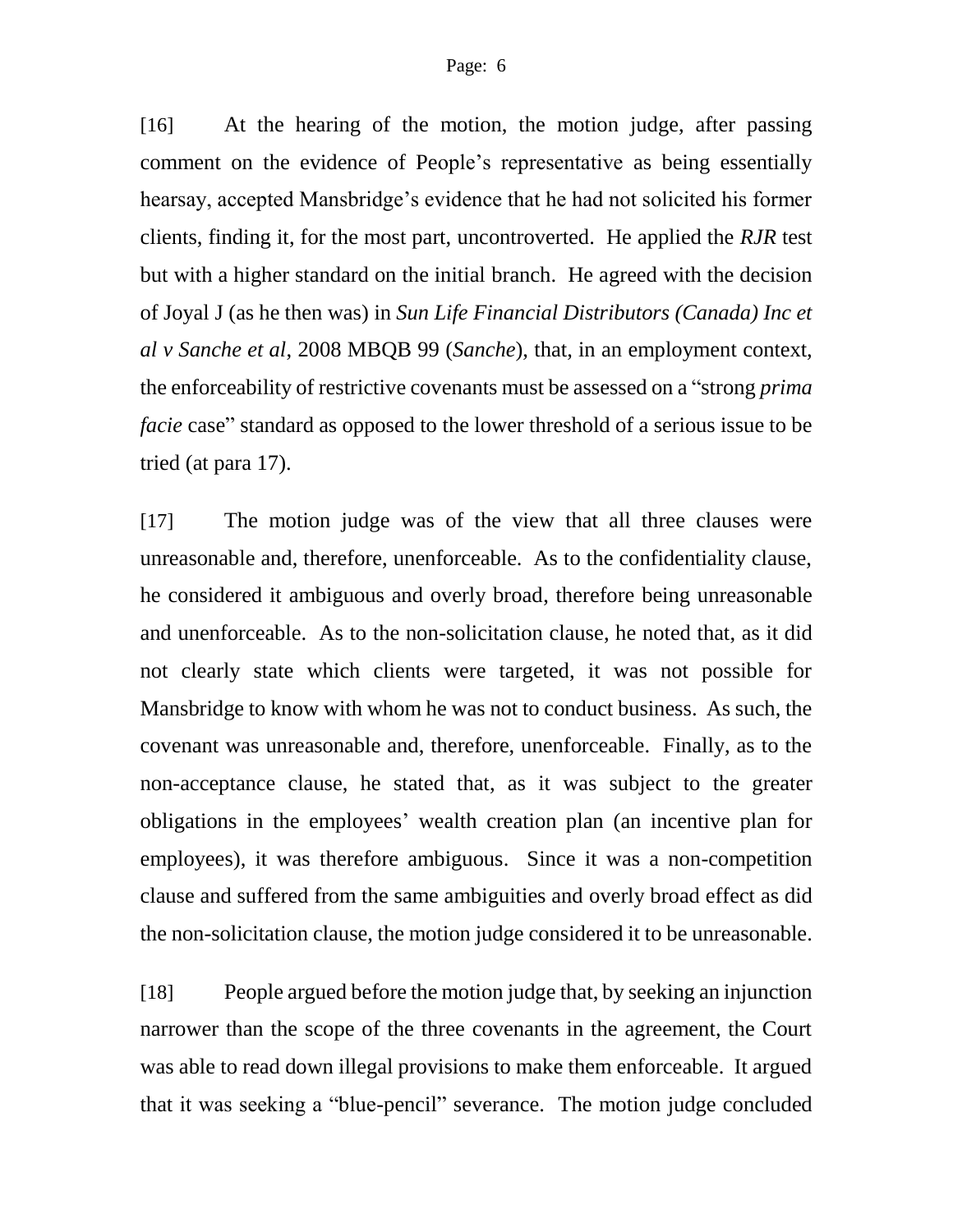that People was, in fact, seeking a "notional severance", which was not available, and that, in any event, a more restricted "'blue-pencil' severance" was not available (at para 40).

[19] In summary, he found that People had failed to establish that it had a strong prima facie case and the motion could be dismissed on that basis. However, he went on to find that People had failed to establish that it would suffer irreparable harm not compensable in damages. He also concluded that the balance of convenience favoured Mansbridge for two primary reasons. First, his ability to work would be seriously impaired. Second, there was no evidence of actual harm being incurred by People that could not be compensable in damages. He dismissed the motion with costs.

### Issues

- [20] On appeal, People argues that:
	- (1) the motion judge erred in applying the strong prima facie test standard rather than the serious issue to be tried standard;
	- (2) the motion judge usurped the function of a trial judge in determining that the restrictive covenants at issue were unenforceable;
	- (3) the motion judge erred in law by finding that People had failed to establish irreparable harm; and
	- (4) the motion judge erred in finding that the balance of convenience weighed in favour of Mansbridge.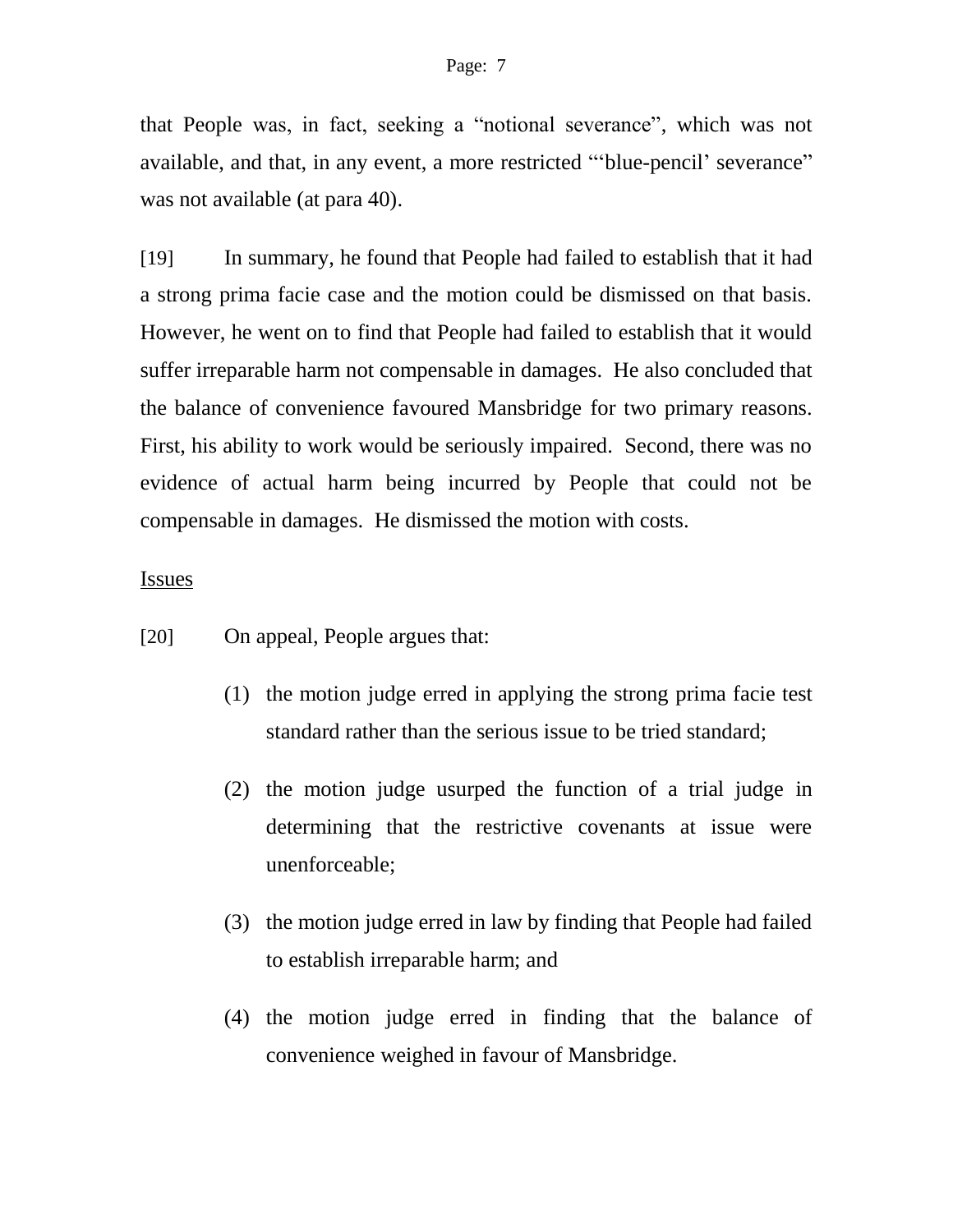# Standard of Review

[21] People argues that the standard of review with respect to the first three issues is one of correctness while the last is one of palpable and overriding error. We disagree. This Court recently considered the appropriate standard of review regarding an appeal from an interlocutory injunction order in *Interlake Reserves Tribal Council Inc et al v Government of Manitoba*, 2021 MBCA 17, and held that, as interlocutory injunctions are a discretionary, equitable remedy, the decision to grant or refuse an interlocutory injunction is entitled to a high degree of deference on appeal. An appellate court cannot substitute its own discretion for that of a motion judge but must defer to that judge's decision absent a misdirection in fact or in law or a decision that is so clearly wrong as to amount to an injustice (see para 9).

[22] If a motion judge misdirects themselves as to what the appropriate standard to be followed should be or decides an issue which should have properly been left for trial, those would be misdirections of law. However, any decision on whether irreparable harm was proven or where the balance of convenience lies is entitled to a high degree of deference.

# Issues  $#1$  and  $#2$

[23] The test that a court must consider on an application for an interlocutory injunction is set out in *RJR*. In that case, the Supreme Court of Canada indicated that a court should weigh the following factors (see p 334):

> (a) has the plaintiff established that there is a serious question to be tried;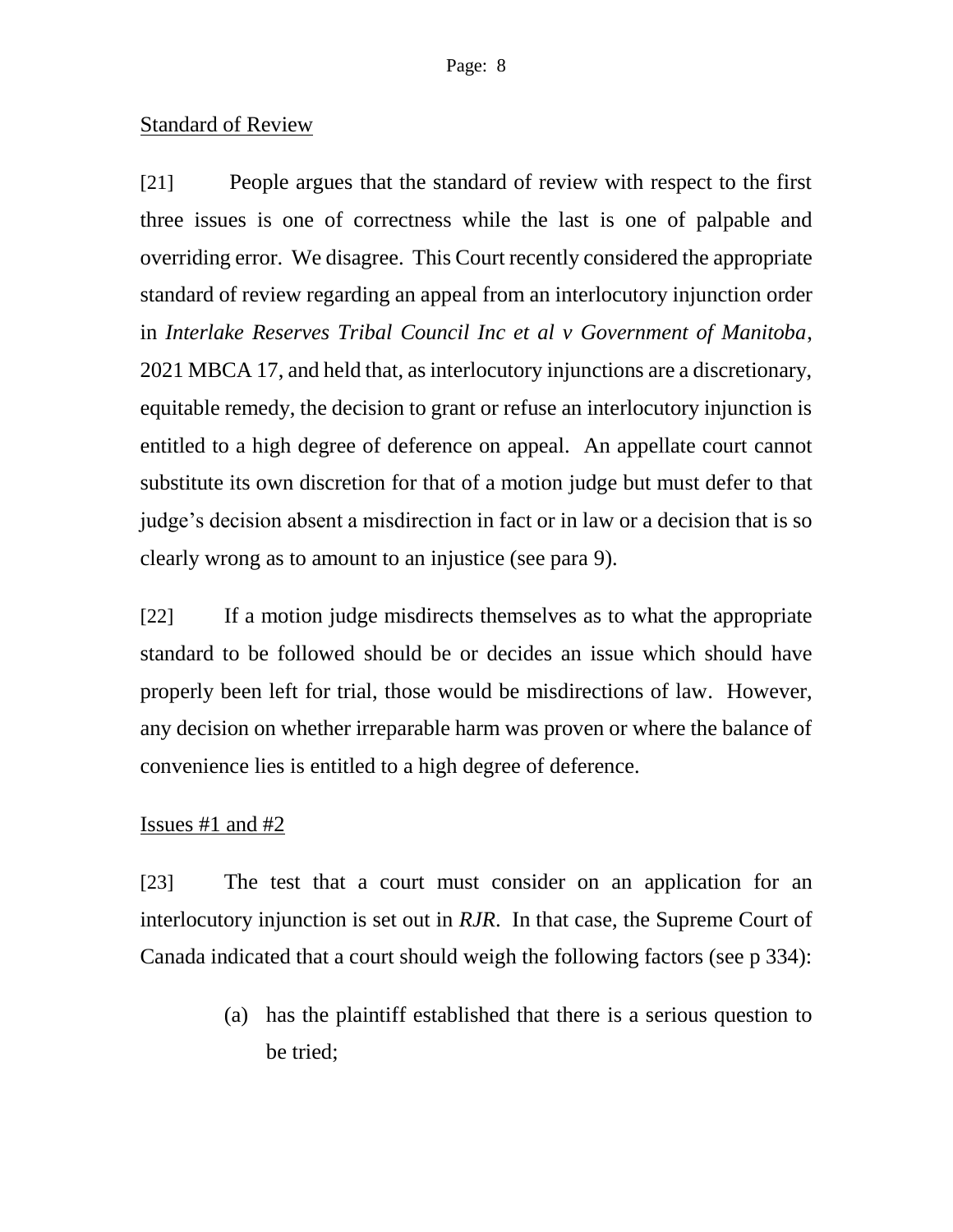- (b) will the plaintiff suffer irreparable harm not compensable in damages if the injunction is not granted; and
- (c) which of the two parties will suffer greater harm from the granting or refusal of the remedy pending a decision on the merits.

[24] As to the first branch of the test, the Supreme Court recognized that there would be cases where a stricter standard may be required. It outlined two exceptions: one where the result of the motion would, in effect, amount to a final determination of the action; or, secondly, whether the granting or refusal of the injunction would have the practical effect of putting an end to the action because of the harm that would be caused to the losing party by the granting or refusal of the relief (see p 338). Over the years since the decision in *RJR*, when courts across the country have dealt with interlocutory injunctions in the context of employment contracts involving a restrictive covenant, there has been a recognition that such cases will usually require a stricter standard.

[25] This is the first time that this issue is squarely before this Court. The motion judge, relying on *Sanche*, used the more stringent standard of requiring a "strong *prima facie* case" (at para 17) as opposed to the lower threshold of "a serious question to be tried" (at para 15) when considering the first branch of the *RJR* test.

[26] In *Sanche*, Joyal J noted that this Court, in *Steinbach Credit Union Ltd et al v Hardman et al*, 2007 MBCA 25, had used the "lower threshold of 'serious question to be tried'" (at para 54). However, he was of the view that the issue was not squarely before the Court. In this case, People sought to rely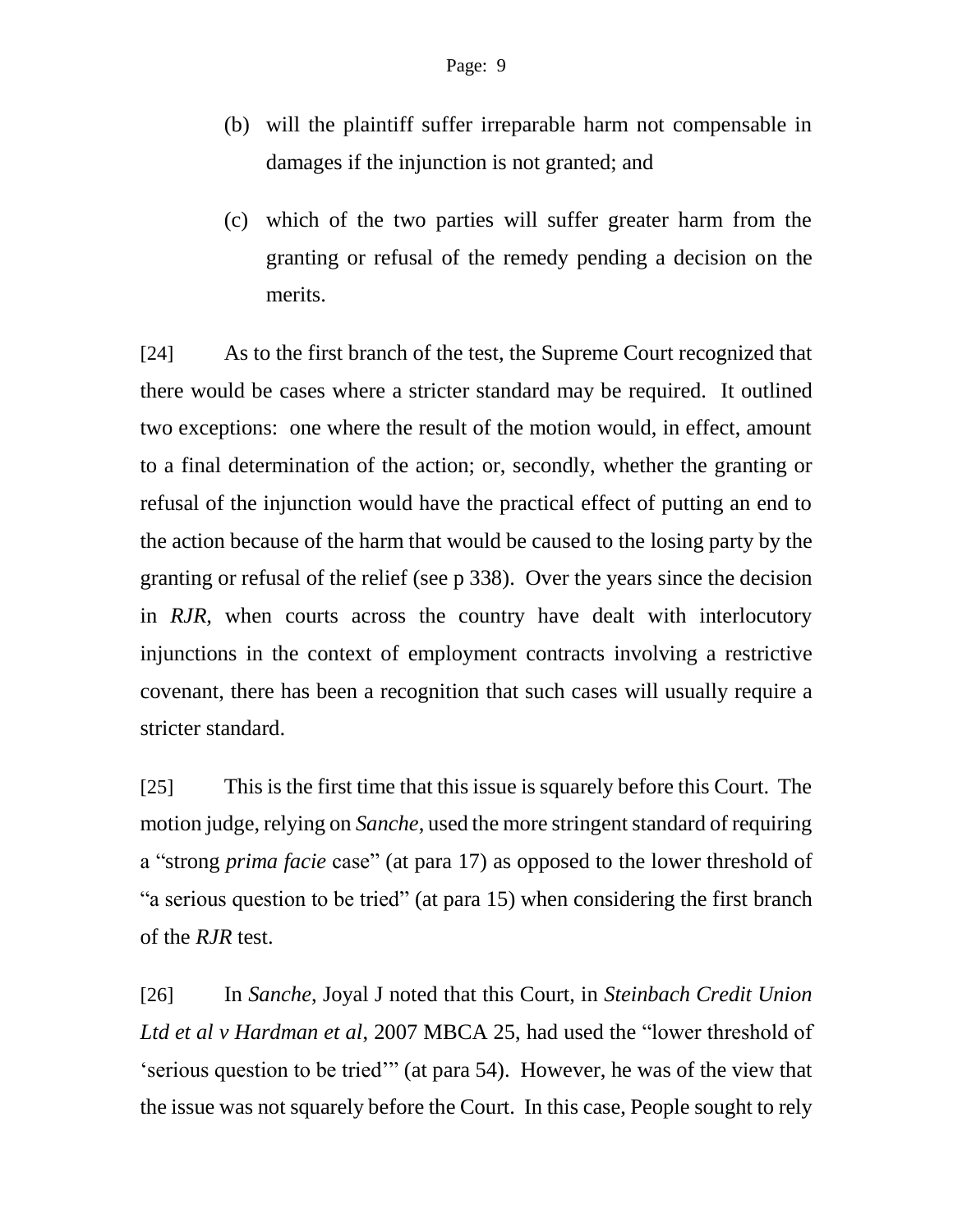on *Steinbach* as being the law in Manitoba on interlocutory injunctions in an employer/employee context.

[27] The recognition of the power imbalance between an employer and employee resulting in the need for more rigorous scrutiny of restrictive covenants was reaffirmed in *Shafron v KRG Insurance Brokers (Western) Inc*, 2009 SCC 6. While that case did not deal with an injunction, the Supreme Court took the opportunity to summarize the law on restrictive covenants and noted that a power imbalance between employer and employee justifies more rigorous scrutiny. As noted by Rothstein J (at paras 22-23):

> . . . It is also accepted that there is generally an imbalance in power between employee and employer. For example, an employee may be at an economic disadvantage when litigating the reasonableness of a restrictive covenant because the employer may have access to greater resources (see, for example, *Elsley* [*Elsley v J G Collins Ins Agencies*, [1978] 2 SCR 916], at p. 924, and *Mason v. Provident Clothing and Supply Co.*, [1913] A.C. 724 (H.L.), *per* Lord Moulton, at p. 745, quoted below at para. 33).

> The absence of payment for goodwill as well as the generally accepted imbalance in power between employee and employer justifies more rigorous scrutiny of restrictive covenants in employment contracts compared to those in contracts for the sale of a business.

> > [emphasis added]

[28] Rothstein J indicated that restrictive covenants are prima facie unenforceable unless they are reasonable. This prima facie unenforceability has been noted as a factor in the application of a more stringent standard in assessing the first branch of the *RJR* test in an employment context (see *Knight Archer Insurance Ltd v Dressler*, 2019 SKCA 24, where a test of a strong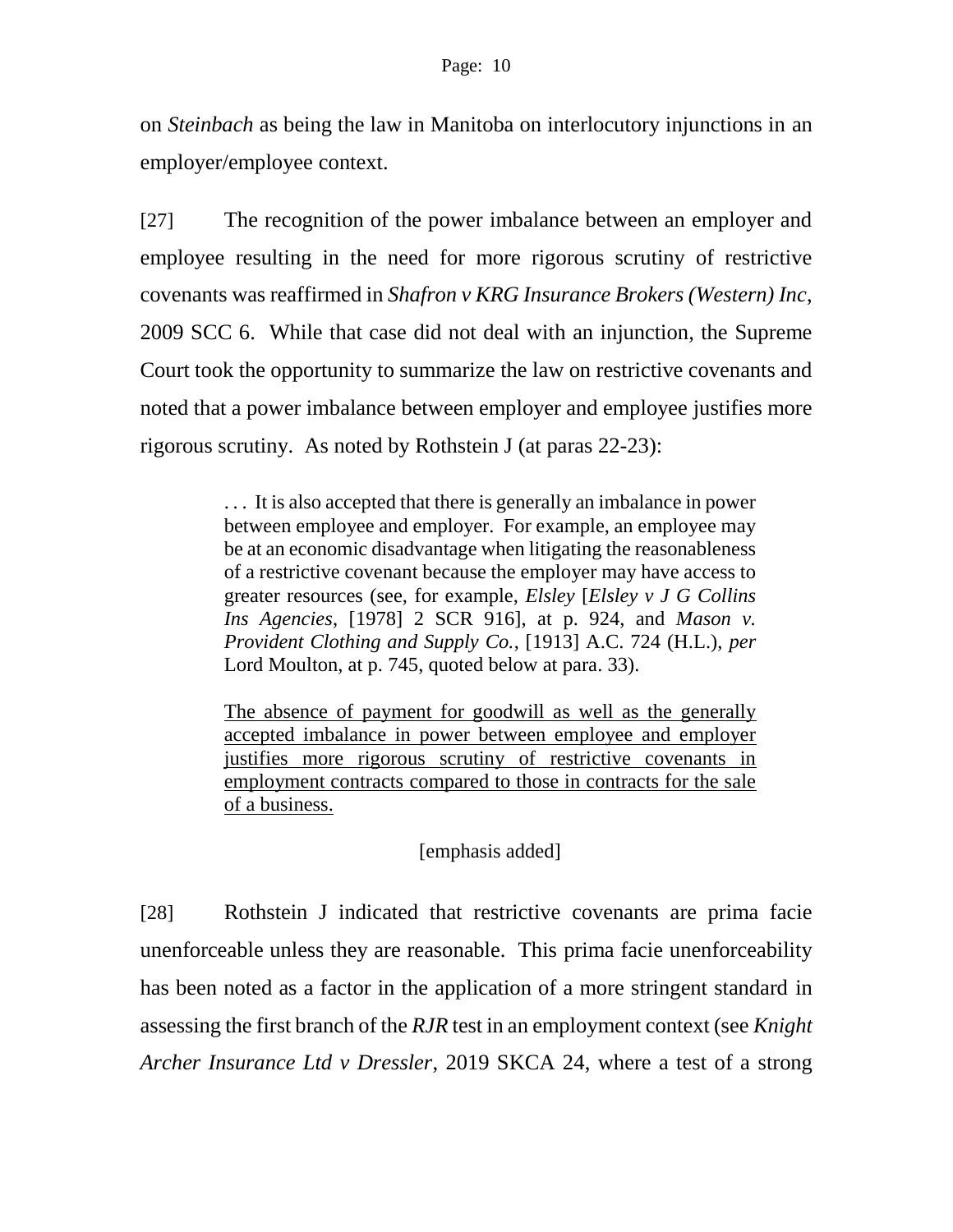prima facie case was adopted for the purposes of an injunction in a restrictive covenant case).

[29] In *Enerflex Systems Ltd v Lynn*, 2005 ABCA 62, Picard JA stated (at para 8):

> The chambers judge made no error of law in choosing and applying the strong *prima facie* case test instead of the serious issue to be tried test. For the first branch of the *tripartite* test, there is a great deal of authority for the former test in a case such as this when a restrictive covenant affecting employment is the central issue. See *RJR* p. 335; Robert J. Sharpe, *Injunctions and Specific Performance* (2<sup>nd</sup> ed. 1992), at pp. 2-13 - 2-20. ...

(See also *Globex Foreign Exchange Corporation v Kelcher*, 2005 ABCA 419 at para 10, McFadyen JA; and *Dreco Energy Services Ltd v Wenzel*, 2008 ABCA 290.)

[30] While People has referred to two Manitoba trial decisions (*Carson International Inc v Biggar et al*, 2010 MBQB 198; and *Natco Manufacturers and Distributors Ltd v Topolnitsky et al*, 2011 MBQB 197) where *Steinbach*  has been followed, neither of those decisions involves a written agreement containing restrictive covenants. Similarly, in *Accel Towing v Roberts et al*, 2011 MBQB 126, the trial judge quickly concluded that the test was not met as there was no binding covenant—even on a cursory examination of the facts.

[31] *Steinbach* has not been reviewed by this Court although the law has evolved since then. We are satisfied that, taking into consideration the policy reasons and pronouncements of the Supreme Court, such as *Shafron*, with respect to the requirement that restrictive covenants, in the context of an employer/employee relationship and contract, be strictly reviewed, a strong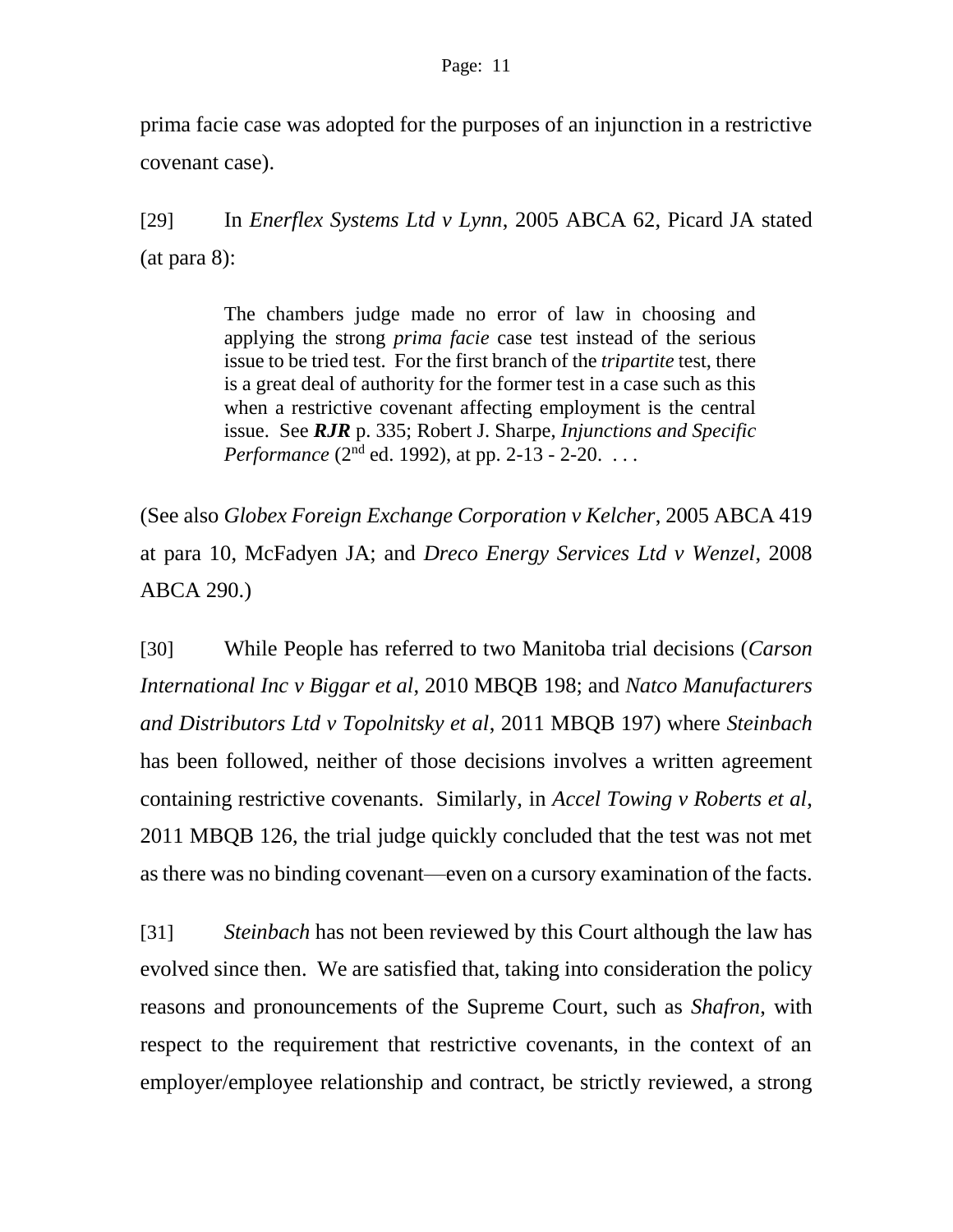prima facie test on the first branch of the *RJR* test is to be preferred and should be used. The motion judge did not err in law in choosing to do so in this case.

[32] We limit this application of the test to restrictive covenants, such as non-solicitation and non-competition clauses, since different considerations may apply with respect to confidentiality clauses, as will be discussed later on in these reasons.

[33] Using a strong prima facie test approach, the motion judge concluded that the first branch of the *RJR* test was not met because:

- (a) the clauses in question were ambiguous, overbroad and unenforceable and, as such, they were unreasonable; and
- (b) they could not be saved by severance.

People concedes that the non-acceptance clause is a non-competition clause.

[34] People's position is that the motion judge erred when he considered the ambiguity and, therefore, the reasonableness of the non-solicitation and non-competition clauses in their entirety without giving consideration to the more restricted relief being sought by People on the injunction. More particularly, it says that subclause (c) of each of those clauses, which appear to be an important part of the motion judge's concern, were not sought to be enforced. It was therefore a red herring for him to consider those clauses; rather, the motion judge should have considered only the limited relief that People was seeking, namely, enforcement of non-solicitation or acceptance of business from any of People's current or prospective clients with whom Mansbridge worked or assisting anyone else to do so.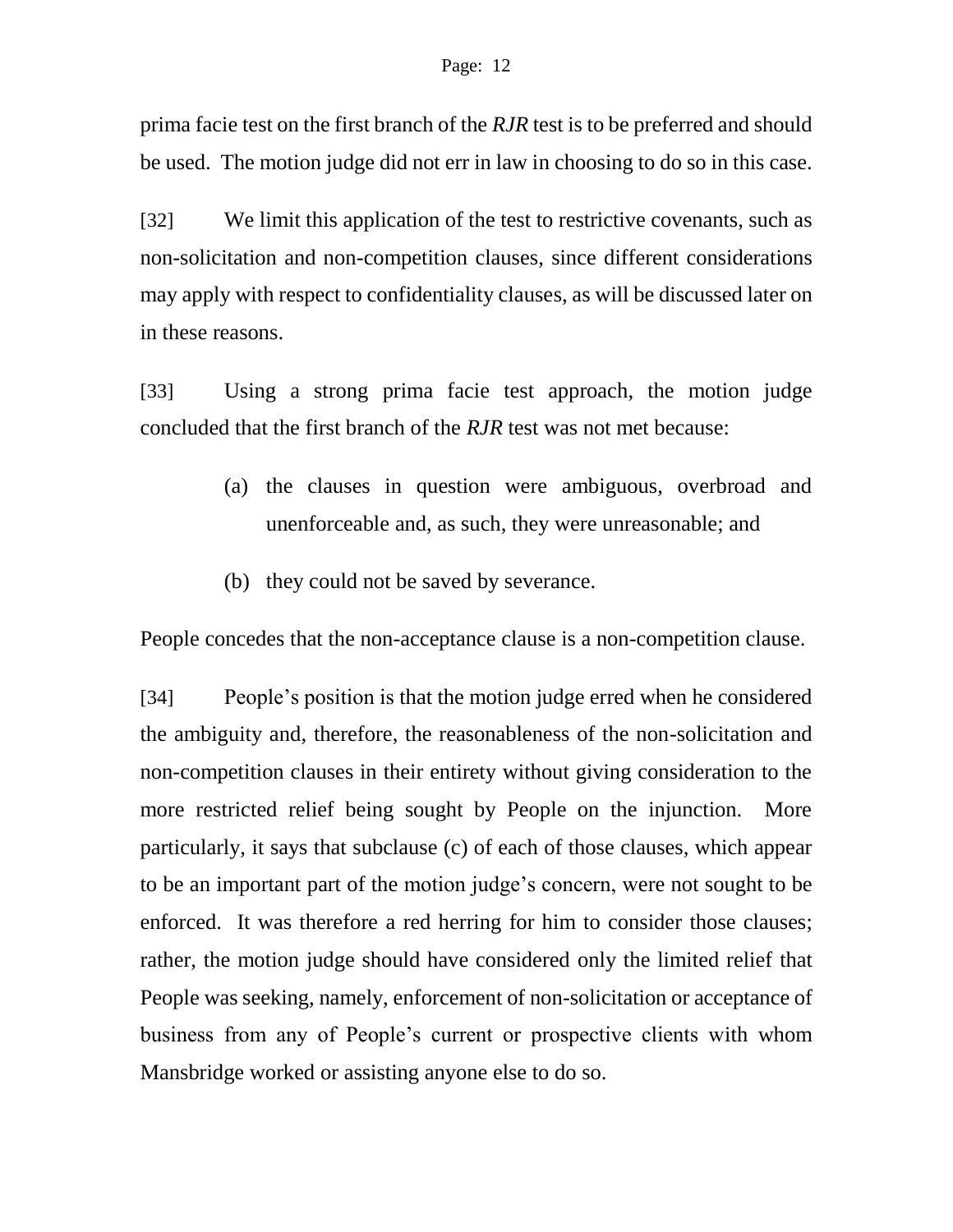[35] In the oft-cited decision in *Elsley v J G Collins Ins Agencies*, [1978] 2 SCR 916, Dickson J (as he then was) stressed that the test of reasonableness must be applied on a case-by-case basis: "The test of reasonableness can be applied, however, only in the peculiar circumstances of the particular case. Circumstances are of infinite variety. Other cases may help in enunciating broad general principles but are otherwise of little assistance" (at p 923).

[36] He went on to state that "[t]he validity, or otherwise, of a restrictive covenant can be determined only upon an overall assessment, of the clause, the agreement within which it is found, and all of the surrounding circumstances" (at p 924).

[37] Therefore, in assessing whether People had set out a strong prima facie case that the clauses in question were capable, at the end of the day, of being enforced, the motion judge was required to consider the clauses as they were in the agreement to assess their reasonableness. He could consider whether severance could play a role in rendering them reasonable but, as we will discuss, severance was not available.

[38] The existence of a clause in the employment contract, whereby Mansbridge acknowledges the reasonableness of the post-employment obligations, does not make it so in fact, nor bind the Court. Many restrictive covenant cases contain a similar provision and this has not prevented courts from considering, on a principled basis, the reasonableness of the impugned restrictive clauses (see, for example, *Sanche* and *Dreco*).

[39] *Shafron* noted that, for a restrictive covenant to be reasonable, it must be unambiguous. Rothstein J stated (at para 27):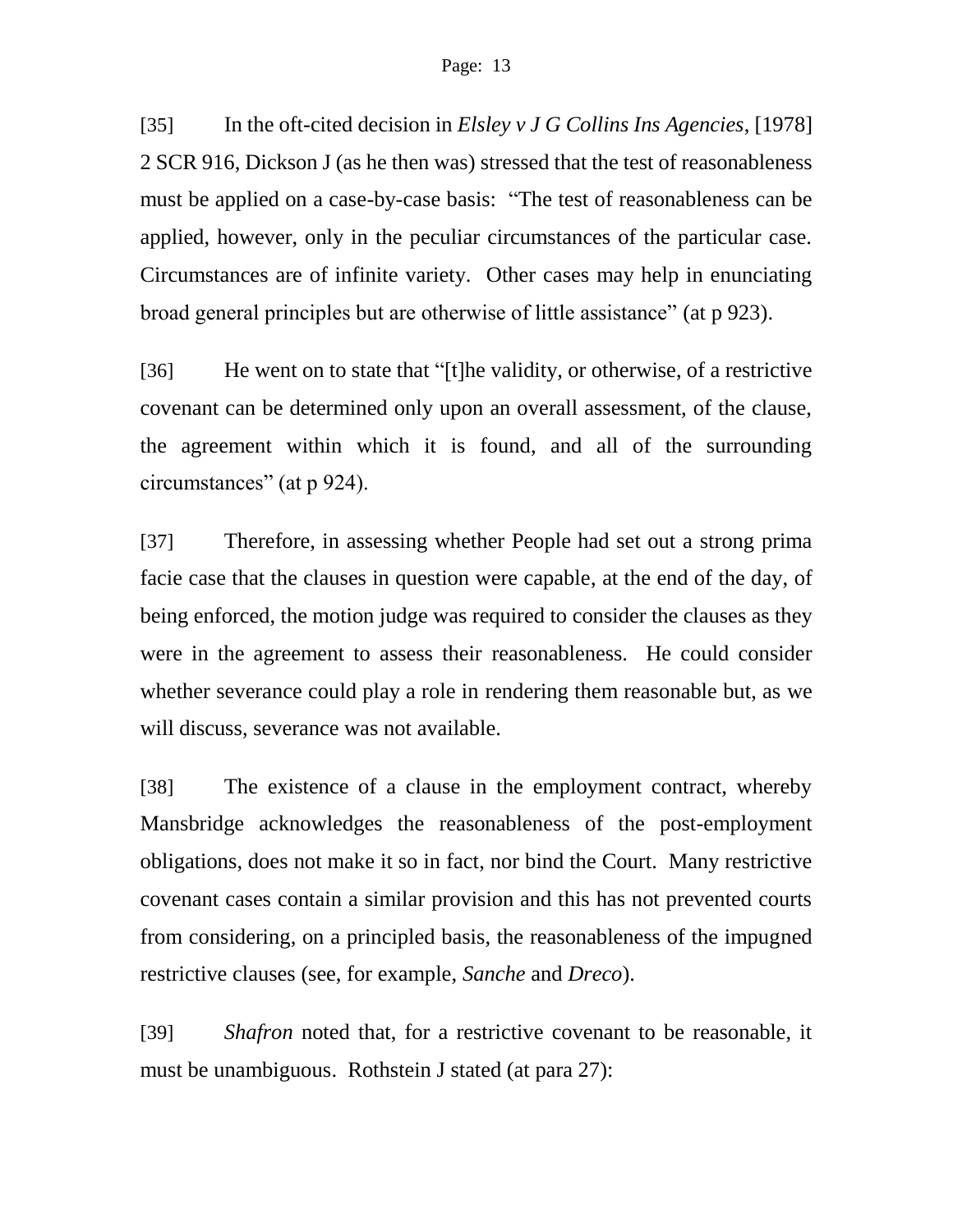However, for a determination of reasonableness to be made, the terms of the restrictive covenant must be unambiguous. The reasonableness of a covenant cannot be determined without first establishing the meaning of the covenant. The onus is on the party seeking to enforce the restrictive covenant to show the reasonableness of its terms. An ambiguous restrictive covenant will be *prima facie* unenforceable because the party seeking enforcement will be unable to demonstrate reasonableness in the face of an ambiguity. As stated at the outset, the main difficulty that arises in this case is the ambiguity of the geographical restriction contained in the covenant. However, before turning to the case at hand, I will discuss the doctrine of severance as it applies to restrictive covenants in employment contracts.

## [emphasis added]

[40] He considered whether the doctrine of severance could be invoked to resolve problems. As he explained, where severance is permitted, it takes two forms: either a "'[n]otional' severance" (at para 2), which involves reading down an illegal provision in the contract that would be unenforceable in order to make it legal and enforceable, or a "'[b]lue-pencil' severance" (*ibid*), where a portion of the contract is struck out, leaving those that are not tainted by illegality.

[41] He noted that a "notional severance has no place in the construction of restrictive covenants in employment contracts" (at para 37). As to a bluepencil severance, it was to be applied narrowly and only in particular circumstances, referring to cases where the severance was merely trivial or technical and not part of the main purpose of the clause (see para 2).

[42] We fail to see how subclause (c) in the clauses on non-solicitation and non-acceptance was not part of the purport of those clauses and would amount to merely technical and trivial removals.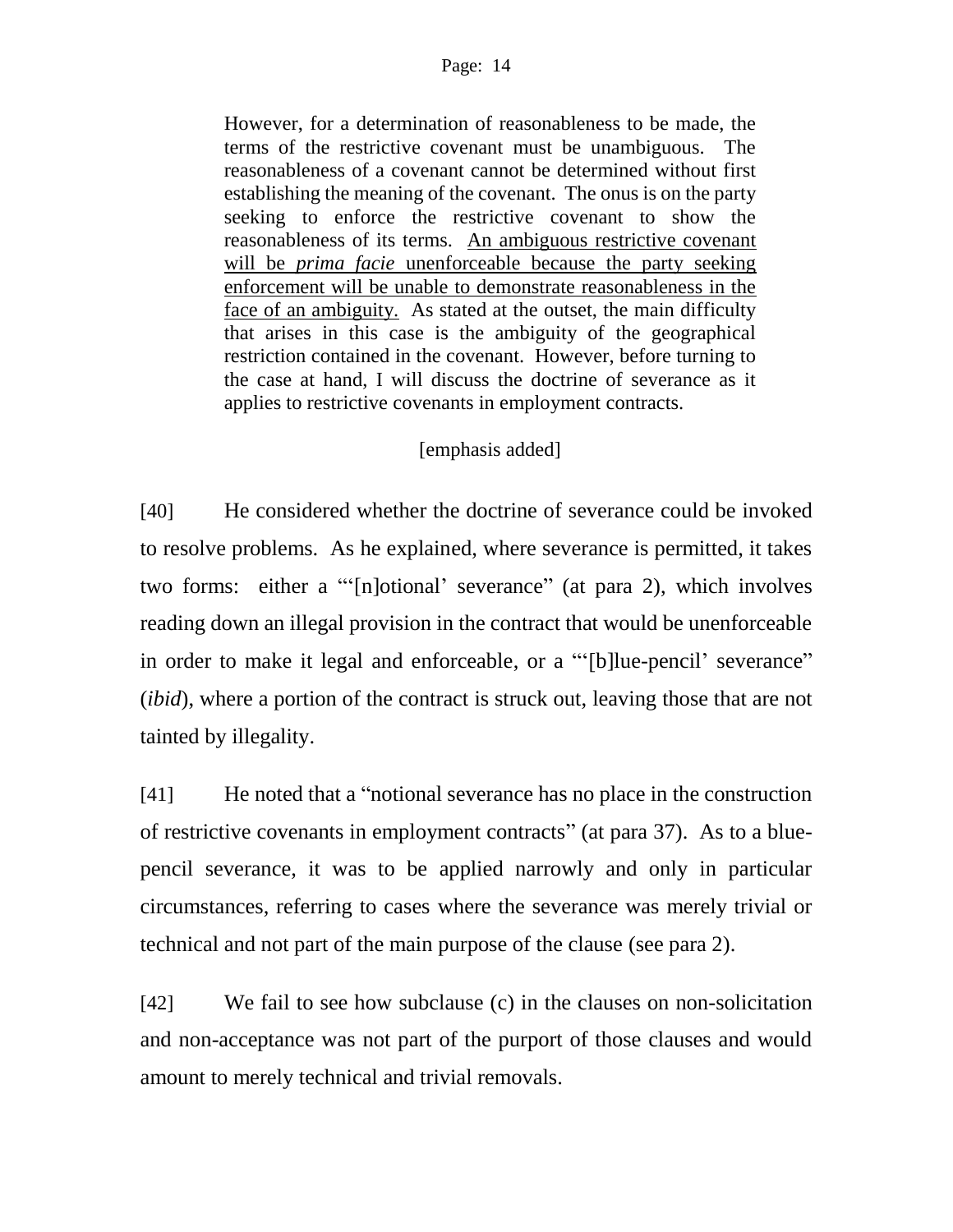[43] In our view, once it was ascertained that a strong prima facie case standard was to be applied, it was reasonable for the motion judge to consider the likelihood of success of the arguments as to the clauses' ambiguity and reasonableness. He was required to address the merits and analyze the enforceability of these clauses applying this more stringent standard. Understandably, the motion judge noted that, when one reads the clauses as to non-solicitation and non-acceptance as a whole, including the subclauses relating to "business of any nature or kind . . . similar to the People Corporation Business or any part thereof", the clauses suffer from ambiguity and, therefore, unreasonableness. In the particular circumstances of this case, he therefore concluded that People had failed to establish that it had a strong prima facie case and to meet this important threshold. It would have been preferable for the motion judge to have clearly conducted his analysis in the context of the test he was to apply. However, we are not convinced that he made a reviewable error in the manner in which he handled these decisions.

### *Confidentiality Clause*

[44] We have left the discussion of the confidentiality clause to this stage given the particular facts of this case. The only major issue as to the confidentiality clause that was raised by People was the transfer by Mansbridge to himself of various pieces of information over a number of months before he left People. He had retained that information although he denied that he made any use of it. It had not been returned, according to his counsel on appeal, because of the uncertainty of the litigation. At the end of the appeal, we imposed a condition to the dismissal that the material be returned, unused, to People or that it be destroyed in a manner acceptable to People. Counsel for Mansbridge undertook to do so.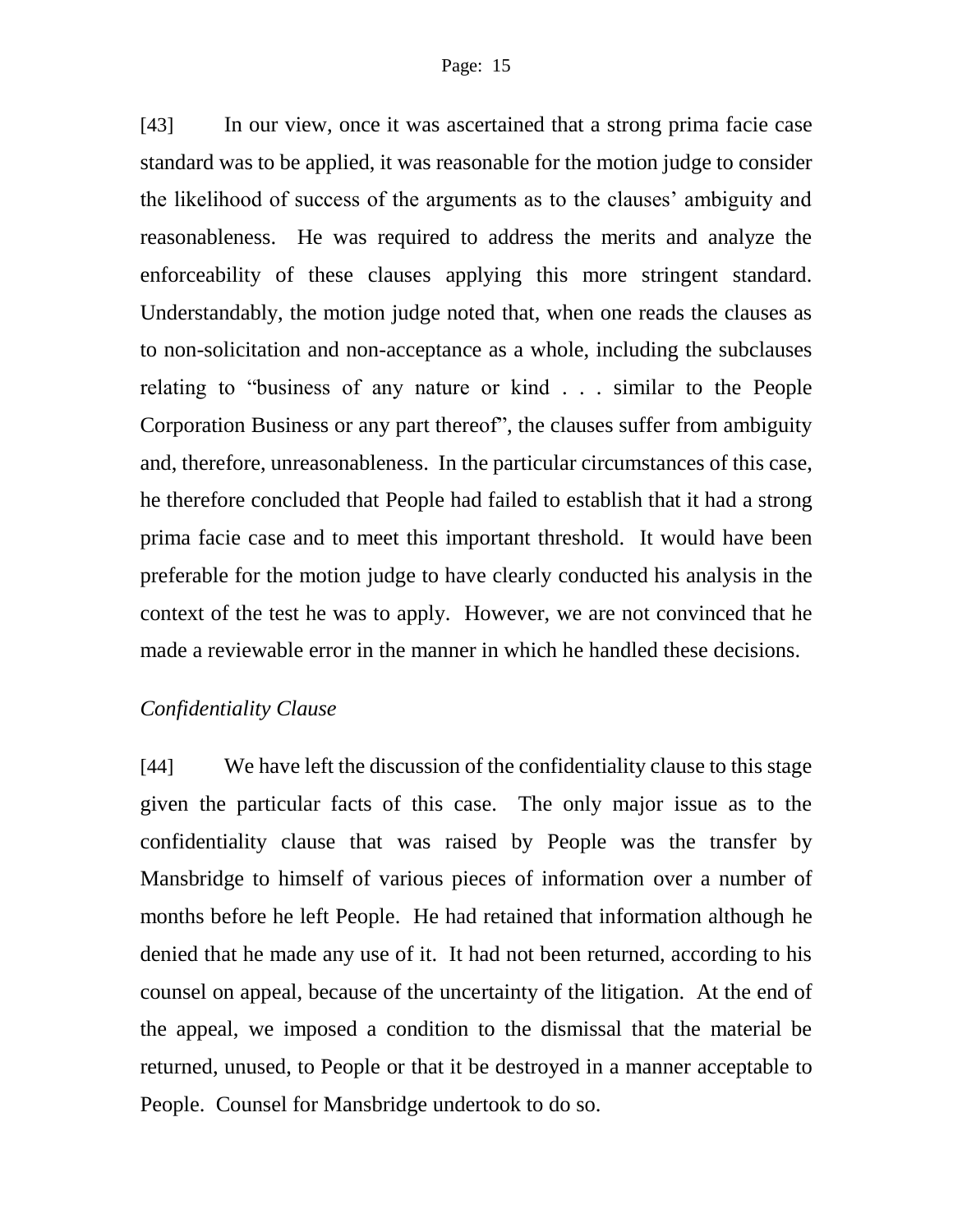[45] There is no evidence that, other than that information, Mansbridge had in his possession any other confidential information or that he was using confidential information to which he was not entitled. On appeal, People raised not only the contractual obligations of confidentiality, but also the common law ability of an employer to seek to maintain the confidentiality of its proprietary information.

[46] A discussion on a confidentiality clause raises concerns which are different than non-competition and non-solicitation clauses. There are a number of cases which raise the possibility that a lower standard, namely, a substantial issue or serious question to be tried, should be used in assessing whether an interlocutory injunction should be granted for a potential breach of a confidentiality clause. In our view, this is not the case to decide that issue as it is not raised by the facts of this case and it is unlikely that it will be given the order made by this Court at the end of this appeal. For that reason, we find it unnecessary to deal with the confidentiality clause on this appeal.

### Issue #3

[47] On the issue of whether People had established that it would suffer irreparable harm if the injunction was not granted, the motion judge made a few findings. He found that Mansbridge had not been soliciting People's clients or interfering in those relationships. While there was evidence of nine clients having switched from People to the HUB defendants, there was no evidence that it was as a result of a solicitation by Mansbridge. The evidence was that those clients accounted for \$104,000 of revenue and he found that any other departures could be quantified as well. Therefore, the motion judge concluded that, even if he was wrong in finding that People had not met the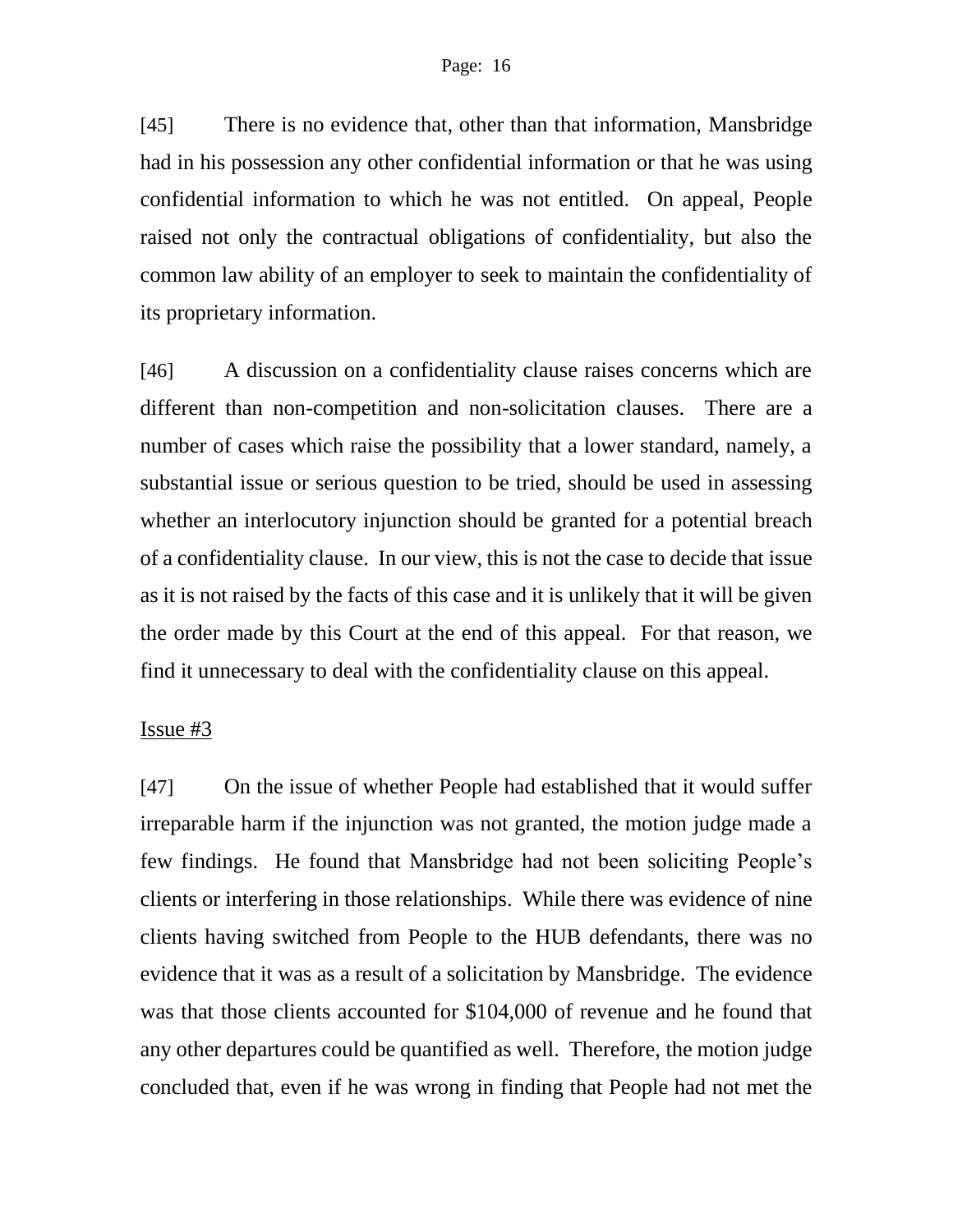first branch of the *RJR* test, he still would have dismissed People's motion because it failed to establish that it would suffer irreparable harm not compensable in damages.

[48] On appeal, People argues that the motion judge erred by not recognizing that it is not merely the loss of the client, but also the ability or opportunity to cross-sell or sell further products to those clients by People which would be lost. That amount was not quantifiable. It also referred to a number of cases in which such a fact led to a conclusion that the losses were not quantifiable and, therefore, that irreparable harm would be suffered.

[49] The difficulty with People's argument is that the motion judge also made the finding that there was no evidence that anything prevented People from continuing to market its products to all of its clients, including those who had moved to other providers, nor was he satisfied upon the evidence that such losses could not be calculated. In his view, difficulties in calculating the losses were not sufficient when compared to the extraordinary relief of an interlocutory injunction.

[50] Even if there was merit to People's argument that there were other types of losses which were not the subject of quantification, we fail to see this as a misdirection by the motion judge as to the evidence. He was aware but chose not to accept the position advanced by People. This he was entitled to do and this Court cannot interfere. We would dismiss this ground of appeal as well.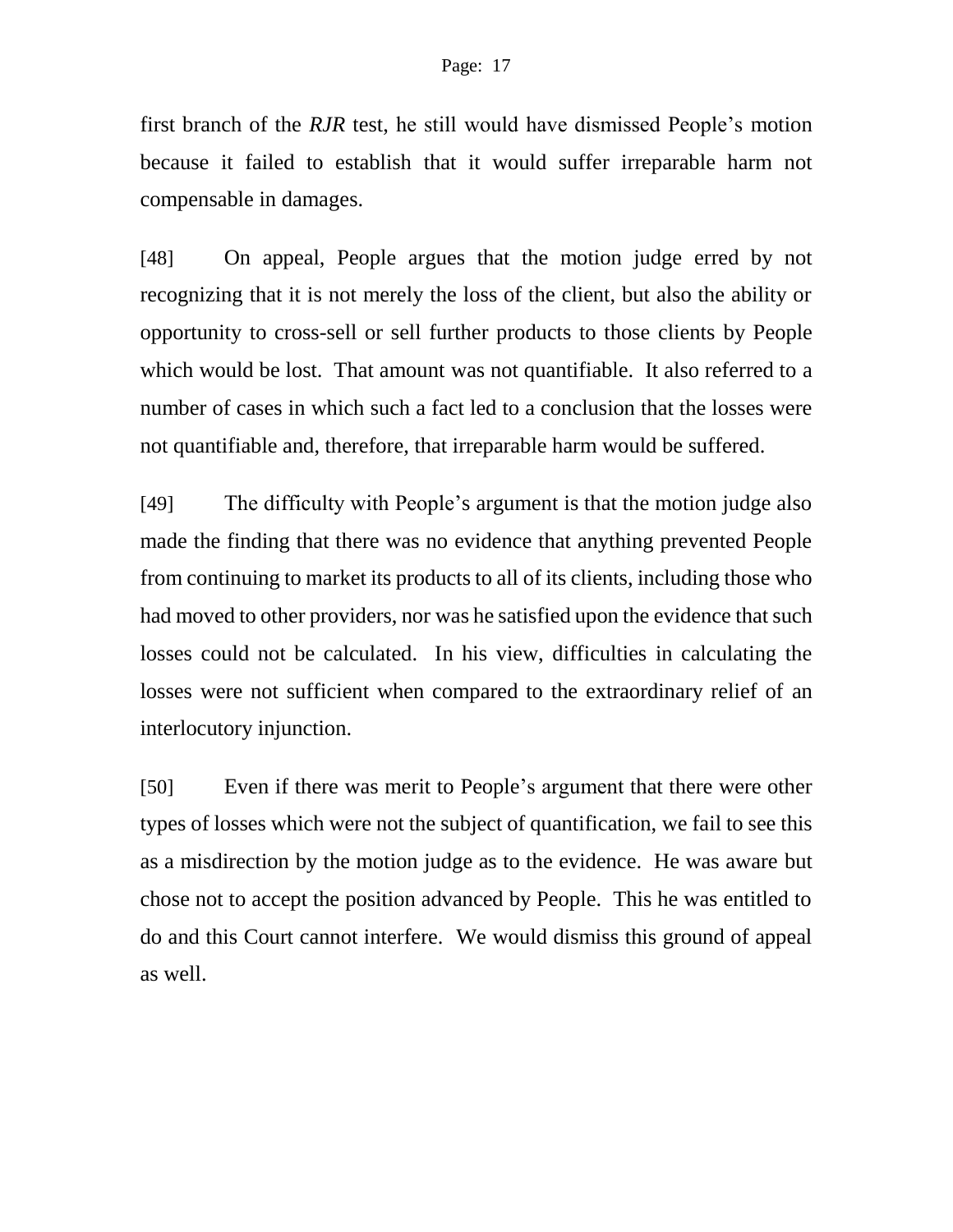### Issue #4

[51] On this final ground, People argues that the balance of convenience actually favoured it rather than Mansbridge. It argues that the motion judge assessed the balance of convenience as if People was seeking to enforce the totality of the post-employment obligations which was an error. It says that, given the limited relief it was seeking, the relief would not have had the devastating impact on Mansbridge that the motion judge found. People argues that the motion judge's failure to consider the totality of the circumstances in his assessment of the balance of convenience was a palpable and overriding error.

[52] As we have stated, we are loathe to interfere in what is essentially a discretionary decision by a motion judge based upon their view of the evidence. The decision to grant or not grant an interlocutory injunction does not rest on one factor alone, but on a consideration of all three branches of the test, although the failure to meet one might, in appropriate circumstances, be considered sufficient to defeat the request. We agree that the motion judge's comments on the balance of convenience are not very elaborate. However, he was entitled to conclude that there was no evidence of actual harm being suffered by People that could not be compensated in damages. For the reasons set out previously, that was a conclusion he could reach for which this Court cannot, and should not, interfere.

[53] His conclusion that the granting of the injunction would have a serious impact on the ability of Mansbridge to work in the industry is also a conclusion which he could draw based on the information before him. Even if People's limited injunction was successful, Mansbridge would be unable to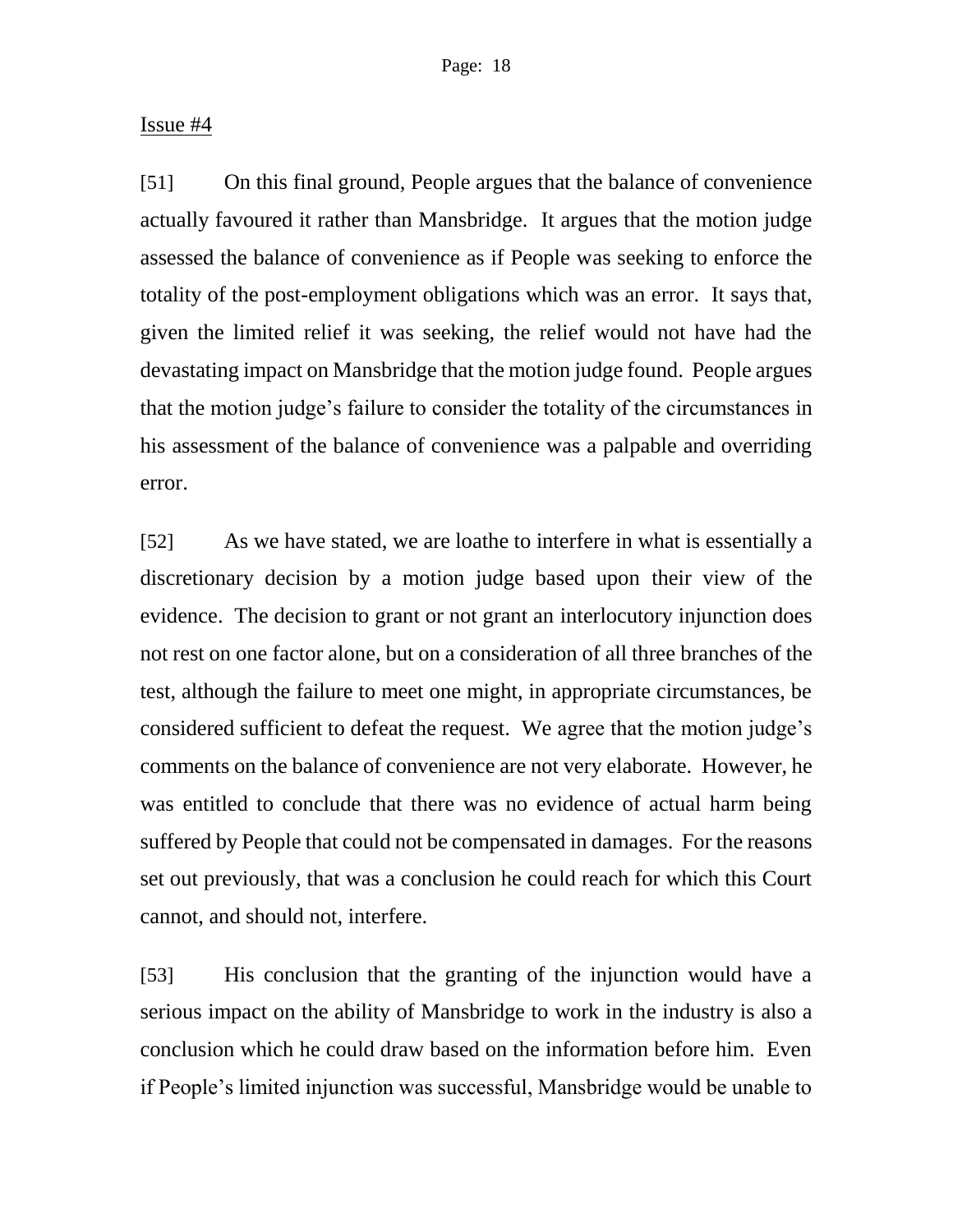accept business from a large number of previous clients. These were all considerations that the motion judge could use in reaching his conclusion on balance of convenience. It is not a matter which warrants appellate interference on this ground alone.

# **Conclusion**

[54] We therefore dismissed the appeal. There will be one set of costs in favour of Mansbridge and one set of costs in favour of the HUB defendants.

Monnin JA

Chartier CJM

Spivak JA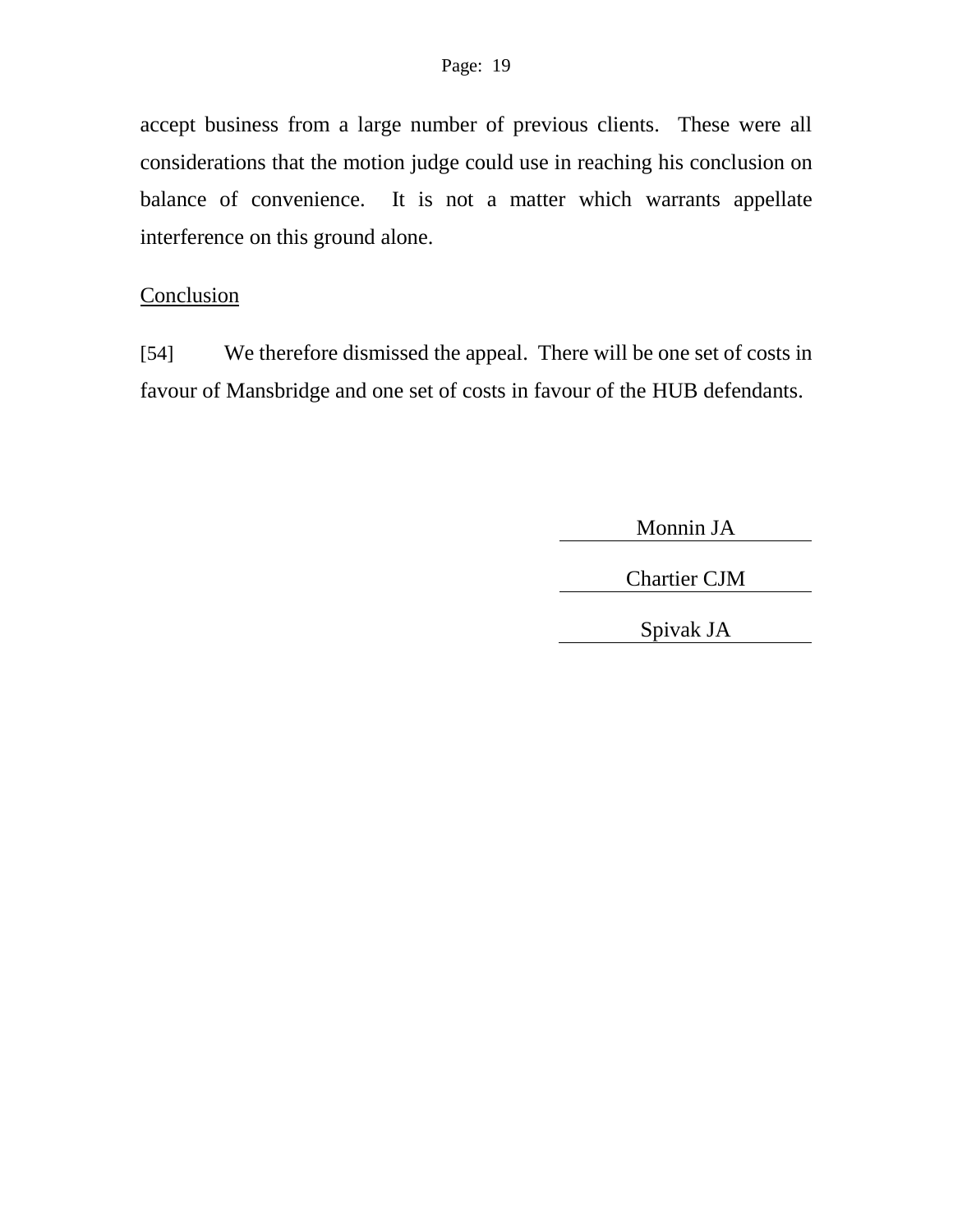## **APPENDIX**

### **ADVISOR EMPLOYMENT AGREEMENT**

. . .

5.03 **Confidentiality** The Employee covenants and agrees that during the Employee's engagement by the Employer and at all times thereafter, the Employee shall:

- (a) regard and preserve as confidential all Confidential Information that has been obtained by or on behalf of the Employee in the course of the Employee's employment with the Employer, whether the Employee possesses such information within the Employee's memory or in writing or in some other physical form;
- (b) refrain from, directly or indirectly, utilizing, disclosing, divulging or disseminating to any Person any Confidential Information, except as required by law; and
- (c) not, without prior written authorization from the Employer, use for the Employee's own benefit or purposes, or for the benefit or purposes of any third party, any Confidential Information.

5.04 **Non-Solicitation** Subject to the greater obligations to which the Employee may be subject pursuant to the Employee's participation in the Wealth Creation Plan, the Employee covenants and agrees that the Employee shall not at any time during the Employee's employment with the Employer, or at any time during the 18 months immediately following the later of the Effective Date of Termination and, if applicable, the last day of the Employee Notice Period or the Employer Notice Period, as applicable, directly or indirectly through any other Person, without the prior written consent of the Employer:

(a) approach, solicit, or attempt to direct away from the Employer or any member of the People Corporation Group any Client or Prospective Client with whom the Employee communicated for business purposes during the employment of the Employee by the Employer, on the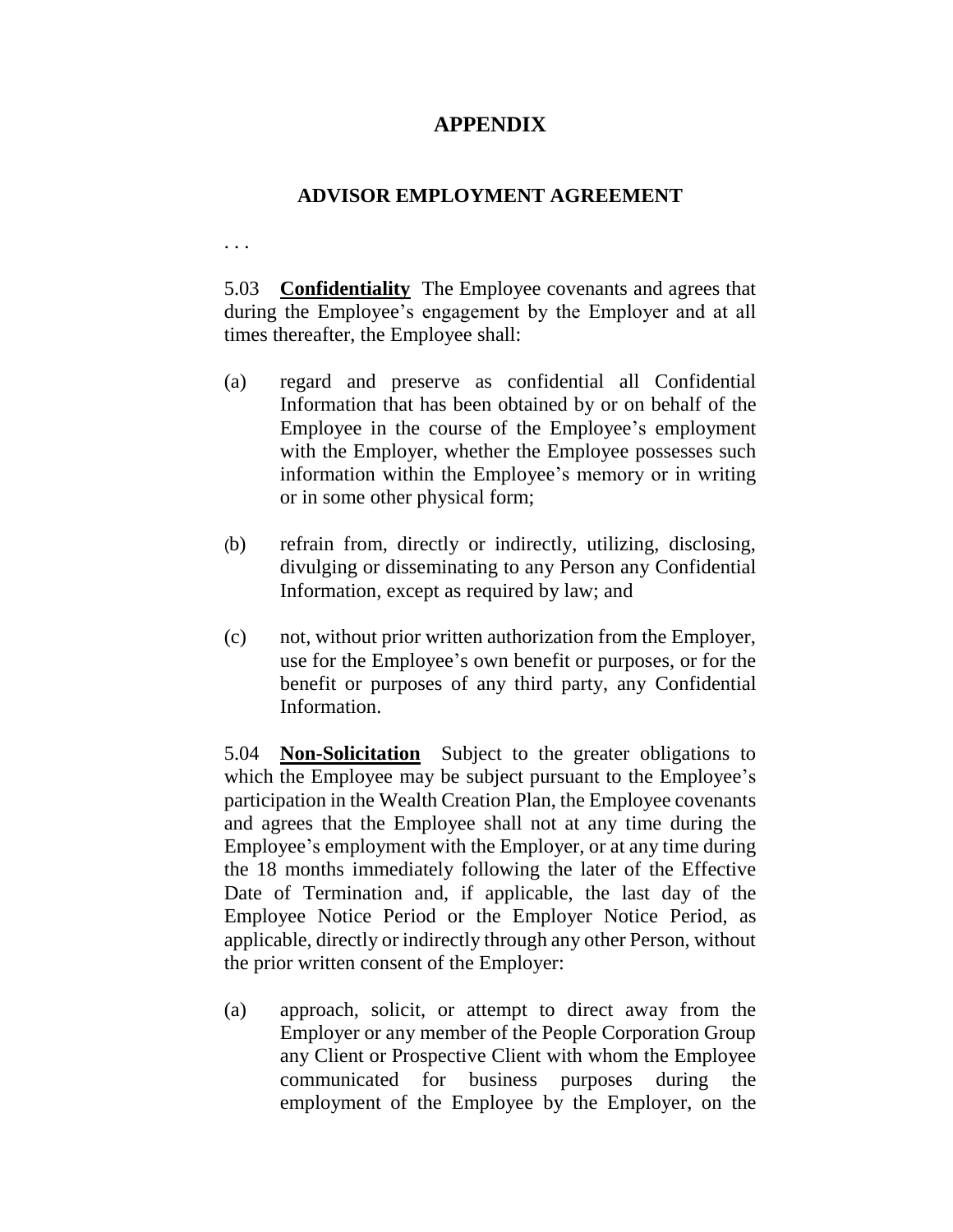Employee's own behalf or on behalf of any other Person, with respect to business of any nature or kind which is the same as or similar to the People Corporation Business or any part thereof;

- (b) approach, solicit, or attempt to direct away from the Employer or any member of the People Corporation Group any Client or Prospective Client of whom the Employee became aware in the course of the Employee's employment by the Employer, on the Employee's own behalf or on behalf of any other Person, with respect to business of any nature or kind which is the same as or similar to the People Corporation Business or any part thereof;
- (c) solicit from a Client or Prospective Client or attempt to direct away from the Employer any business of any nature or kind similar to the People Corporation Business or any part thereof;
- (d) induce or attempt to induce:
	- (i) any individuals employed or otherwise engaged by any members of the People Corporation Group to terminate their employment or engagement with such entity; or
	- (ii) any independent contractor, recruitment agency or other sub-contractor or agent of the Employer to terminate their contract, association or sub-contract with the Employer; or
	- (iii) any individual placed in a position with a Client by or through the services or referral of any member of the People Corporation Group, to terminate the Employee's employment or engagement with such Client; or
- (e) solicit, employ or utilize, in any manner whatsoever, the services of any of the individuals employed or otherwise engaged by any members of the People Corporation Group, or the services of any independent contractor of, a recruitment agency associated with, or sub-contractor or agent of, any member of the People Corporation Group.